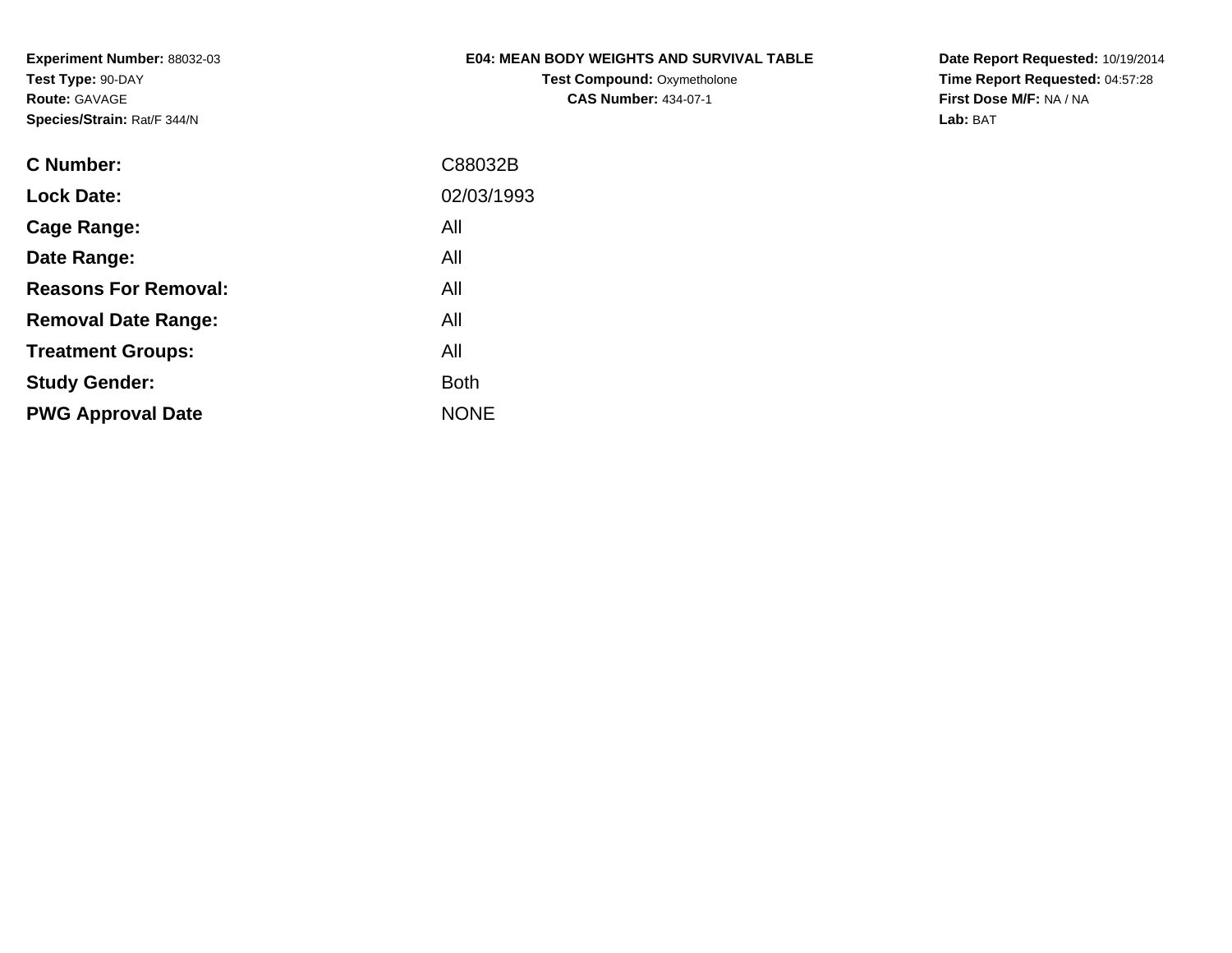**Experiment Number:** 88032-03**Test Type:** 90-DAY**Route:** GAVAGE**Species/Strain:** Rat/F 344/N

## **E04: MEAN BODY WEIGHTS AND SURVIVAL TABLE**

# **Test Compound: Oxymetholone**

**CAS Number:** 434-07-1

**Date Report Requested:** 10/19/2014**Time Report Requested:** 04:57:28**First Dose M/F:** NA / NA**Lab:** BAT

### **MALE**

| <b>DAY</b>         | 0 MG/KG |    |       | <b>80 MG/KG</b> |    |       | <b>MG/KG</b><br>160 |    |       | <b>MG/KG</b><br>315 |    |
|--------------------|---------|----|-------|-----------------|----|-------|---------------------|----|-------|---------------------|----|
|                    | WT(g)   | N  | WT(g) | % OF CNTL N     |    | WT(g) | % OF CNTL N         |    | WT(g) | % OF CNTL N         |    |
|                    | 150.9   | 10 | 153.3 | 101.6           | 10 | 148.1 | 98.2                | 10 | 150.8 | 99.9                | 10 |
| 8                  | 187.7   | 10 | 188.4 | 100.4           | 10 | 182.8 | 97.4                | 10 | 183.2 | 97.6                | 10 |
| 15                 | 222.5   | 10 | 217.5 | 97.8            | 10 | 209.6 | 94.2                | 10 | 206.6 | 92.8                | 10 |
| 22                 | 252.3   | 10 | 243.0 | 96.3            | 10 | 236.6 | 93.8                | 10 | 229.9 | 91.1                | 10 |
| 29                 | 278.7   | 10 | 259.2 | 93.0            | 10 | 253.2 | 90.8                | 10 | 241.9 | 86.8                | 10 |
| 36                 | 294.6   | 10 | 277.5 | 94.2            | 10 | 264.3 | 89.7                | 10 | 252.9 | 85.9                | 10 |
| 43                 | 310.7   | 10 | 292.1 | 94.0            | 10 | 275.1 | 88.6                | 10 | 262.2 | 84.4                | 10 |
| 50                 | 319.3   | 10 | 299.6 | 93.8            | 10 | 283.6 | 88.8                | 10 | 269.8 | 84.5                | 10 |
| 57                 | 328.9   | 10 | 309.1 | 94.0            | 10 | 294.5 | 89.5                | 10 | 277.4 | 84.3                | 10 |
| 64                 | 347.8   | 10 | 317.5 | 91.3            | 10 | 298.6 | 85.8                | 10 | 282.6 | 81.2                | 10 |
| 71                 | 359.3   | 10 | 325.0 | 90.5            | 10 | 304.5 | 84.7                | 10 | 289.3 | 80.5                | 10 |
| 78                 | 363.6   | 10 | 336.8 | 92.6            | 10 | 317.2 | 87.2                | 10 | 292.7 | 80.5                | 10 |
| 85                 | 372.7   | 10 | 348.8 | 93.6            | 10 | 326.1 | 87.5                | 10 | 304.8 | 81.8                | 10 |
| TERM<br><b>SAC</b> | 381.3   | 10 | 356.7 | 93.6            | 10 | 331.3 | 86.9                | 10 | 305.2 | 80.0                | 10 |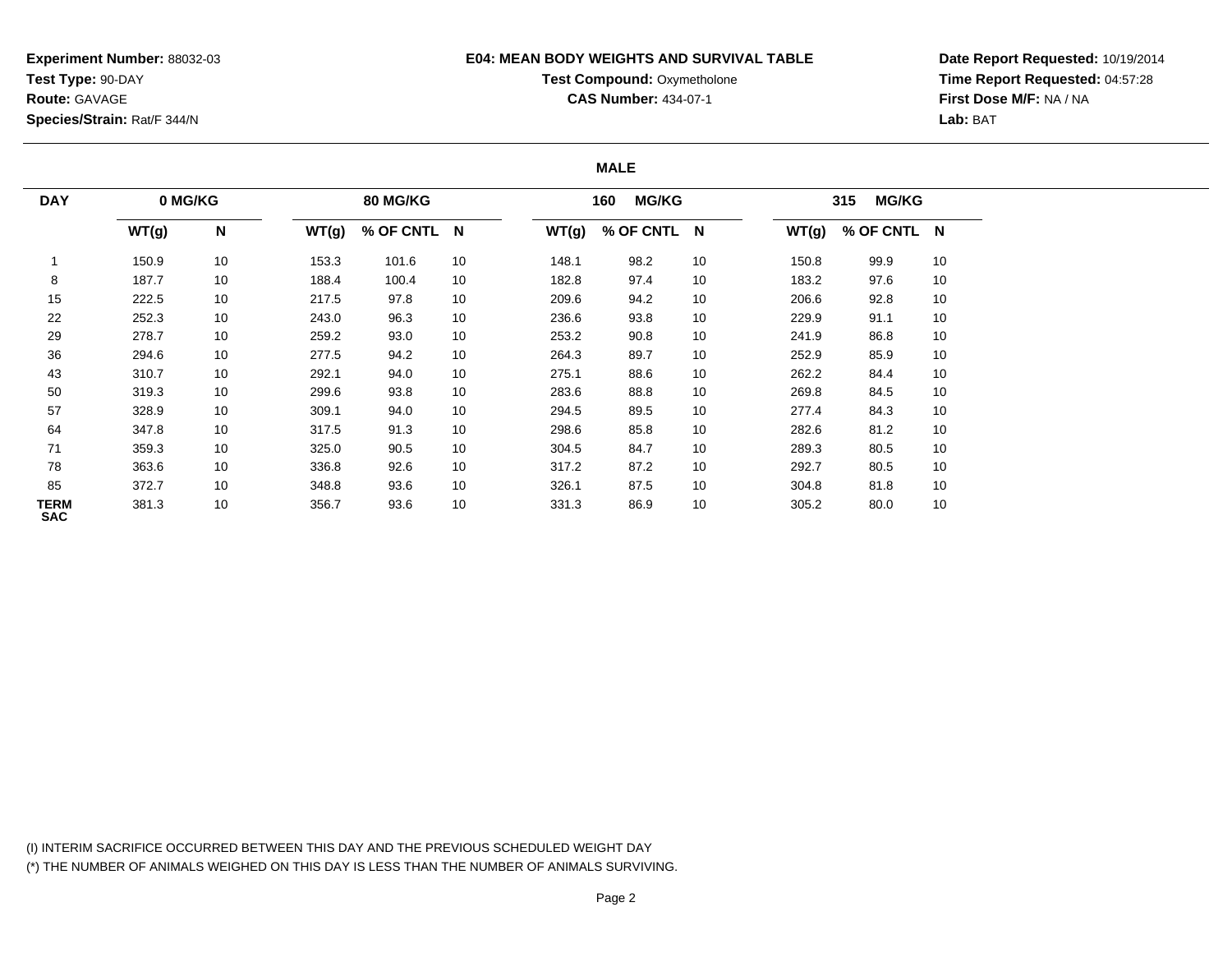## **E04: MEAN BODY WEIGHTS AND SURVIVAL TABLE**

**Test Compound: Oxymetholone** 

**CAS Number:** 434-07-1

**Date Report Requested:** 10/19/2014**Time Report Requested:** 04:57:28**First Dose M/F:** NA / NA**Lab:** BAT

#### **MALE**

| <b>DAY</b>                |       | <b>MG/KG</b><br>625 |    |       | <b>MG/KG</b><br>1250 |    |
|---------------------------|-------|---------------------|----|-------|----------------------|----|
|                           | WT(g) | % OF CNTL N         |    | WT(g) | % OF CNTL N          |    |
| 1                         | 149.8 | 99.2                | 10 | 151.0 | 100.1                | 10 |
| 8                         | 178.9 | 95.3                | 10 | 178.5 | 95.1                 | 10 |
| 15                        | 198.6 | 89.3                | 10 | 196.5 | 88.3                 | 10 |
| 22                        | 220.0 | 87.2                | 10 | 219.3 | 86.9                 | 10 |
| 29                        | 232.6 | 83.5                | 10 | 233.8 | 83.9                 | 10 |
| 36                        | 240.2 | 81.5                | 10 | 241.8 | 82.1                 | 10 |
| 43                        | 249.4 | 80.3                | 10 | 251.8 | 81.0                 | 10 |
| 50                        | 250.6 | 78.5                | 10 | 254.3 | 79.6                 | 10 |
| 57                        | 259.4 | 78.9                | 10 | 261.9 | 79.6                 | 10 |
| 64                        | 261.0 | 75.0                | 10 | 261.6 | 75.2                 | 9  |
| 71                        | 268.2 | 74.7                | 10 | 270.1 | 75.2                 | 9  |
| 78                        | 272.7 | 75.0                | 10 | 273.2 | 75.1                 | 9  |
| 85                        | 280.0 | 75.1                | 10 | 280.3 | 75.2                 | 9  |
| <b>TERM</b><br><b>SAC</b> | 279.4 | 73.3                | 9  | 270.0 | 70.8                 | 9  |

\*\*\*END OF MALE DATA\*\*\*

(I) INTERIM SACRIFICE OCCURRED BETWEEN THIS DAY AND THE PREVIOUS SCHEDULED WEIGHT DAY(\*) THE NUMBER OF ANIMALS WEIGHED ON THIS DAY IS LESS THAN THE NUMBER OF ANIMALS SURVIVING.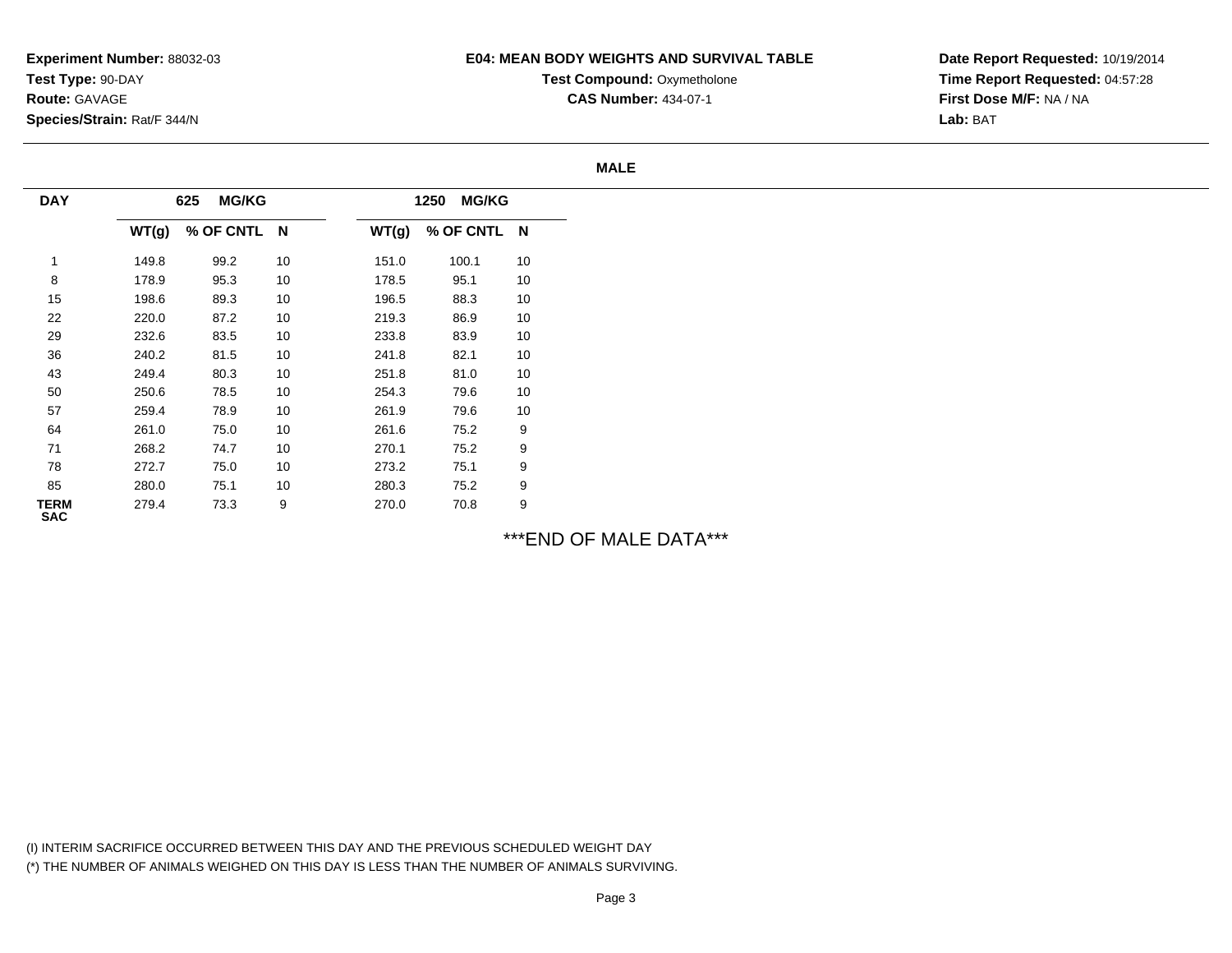**Experiment Number:** 88032-03**Test Type:** 90-DAY**Route:** GAVAGE**Species/Strain:** Rat/F 344/N

## **E04: MEAN BODY WEIGHTS AND SURVIVAL TABLE**

# **Test Compound: Oxymetholone**

**CAS Number:** 434-07-1

**Date Report Requested:** 10/19/2014**Time Report Requested:** 04:57:28**First Dose M/F:** NA / NA**Lab:** BAT

### **FEMALE**

| <b>DAY</b>                | 0 MG/KG |                           |       | 80 MG/KG    |    |       | <b>MG/KG</b><br>160 |    |       | <b>MG/KG</b><br>315 |    |
|---------------------------|---------|---------------------------|-------|-------------|----|-------|---------------------|----|-------|---------------------|----|
|                           | WT(g)   | $\boldsymbol{\mathsf{N}}$ | WT(g) | % OF CNTL N |    | WT(g) | % OF CNTL N         |    | WT(g) | % OF CNTL N         |    |
|                           | 111.2   | 10                        | 112.9 | 101.5       | 10 | 115.1 | 103.5               | 10 | 113.4 | 102.0               | 10 |
| 8                         | 126.8   | 10                        | 133.0 | 104.9       | 10 | 139.0 | 109.7               | 10 | 135.7 | 107.0               | 10 |
| 15                        | 139.4   | 10                        | 153.8 | 110.4       | 10 | 163.5 | 117.3               | 10 | 161.0 | 115.5               | 10 |
| 22                        | 149.5   | 10                        | 172.7 | 115.5       | 10 | 184.4 | 123.3               | 10 | 178.1 | 119.1               | 10 |
| 29                        | 162.1   | 10                        | 189.6 | 116.9       | 10 | 202.2 | 124.7               | 10 | 192.4 | 118.7               | 10 |
| 36                        | 168.5   | 10                        | 202.6 | 120.3       | 10 | 212.1 | 125.9               | 10 | 197.8 | 117.4               | 10 |
| 43                        | 173.9   | 10                        | 214.3 | 123.3       | 10 | 222.4 | 127.9               | 10 | 209.1 | 120.2               | 10 |
| 50                        | 180.2   | 10                        | 224.1 | 124.4       | 10 | 225.9 | 125.4               | 10 | 213.9 | 118.7               | 10 |
| 57                        | 187.6   | 10                        | 230.5 | 122.9       | 10 | 235.5 | 125.5               | 10 | 218.0 | 116.2               | 10 |
| 64                        | 189.8   | 10                        | 238.0 | 125.4       | 10 | 238.2 | 125.5               | 10 | 223.6 | 117.8               | 10 |
| 71                        | 194.1   | 10                        | 245.5 | 126.5       | 10 | 241.6 | 124.5               | 10 | 227.6 | 117.3               | 10 |
| 78                        | 193.1   | 10                        | 254.1 | 131.6       | 10 | 248.1 | 128.5               | 10 | 234.7 | 121.6               | 10 |
| 85                        | 197.0   | 10                        | 257.8 | 130.9       | 10 | 252.4 | 128.2               | 10 | 232.4 | 118.0               | 10 |
| <b>TERM</b><br><b>SAC</b> | 198.1   | 10                        | 257.5 | 130.0       | 10 | 256.0 | 129.2               | 10 | 230.2 | 116.2               | 10 |

(I) INTERIM SACRIFICE OCCURRED BETWEEN THIS DAY AND THE PREVIOUS SCHEDULED WEIGHT DAY(\*) THE NUMBER OF ANIMALS WEIGHED ON THIS DAY IS LESS THAN THE NUMBER OF ANIMALS SURVIVING.